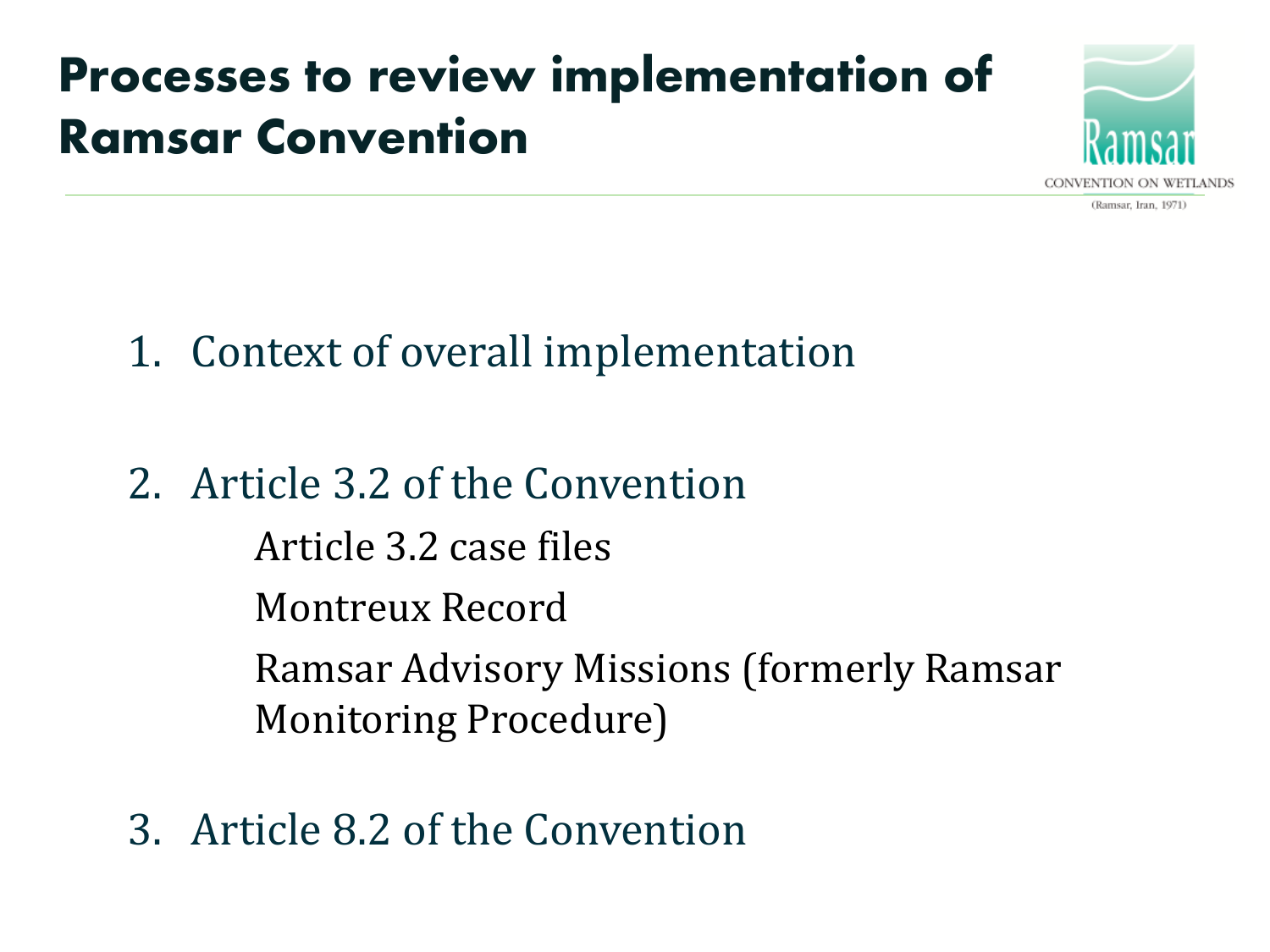## **Implementation overview**



#### **National reports**

o Structure is highly linked to Strategic Plan

o Specifically designed to aid implementation assessment

 $\circ$  High reporting rate. At COP12 = 82\% of 168 Parties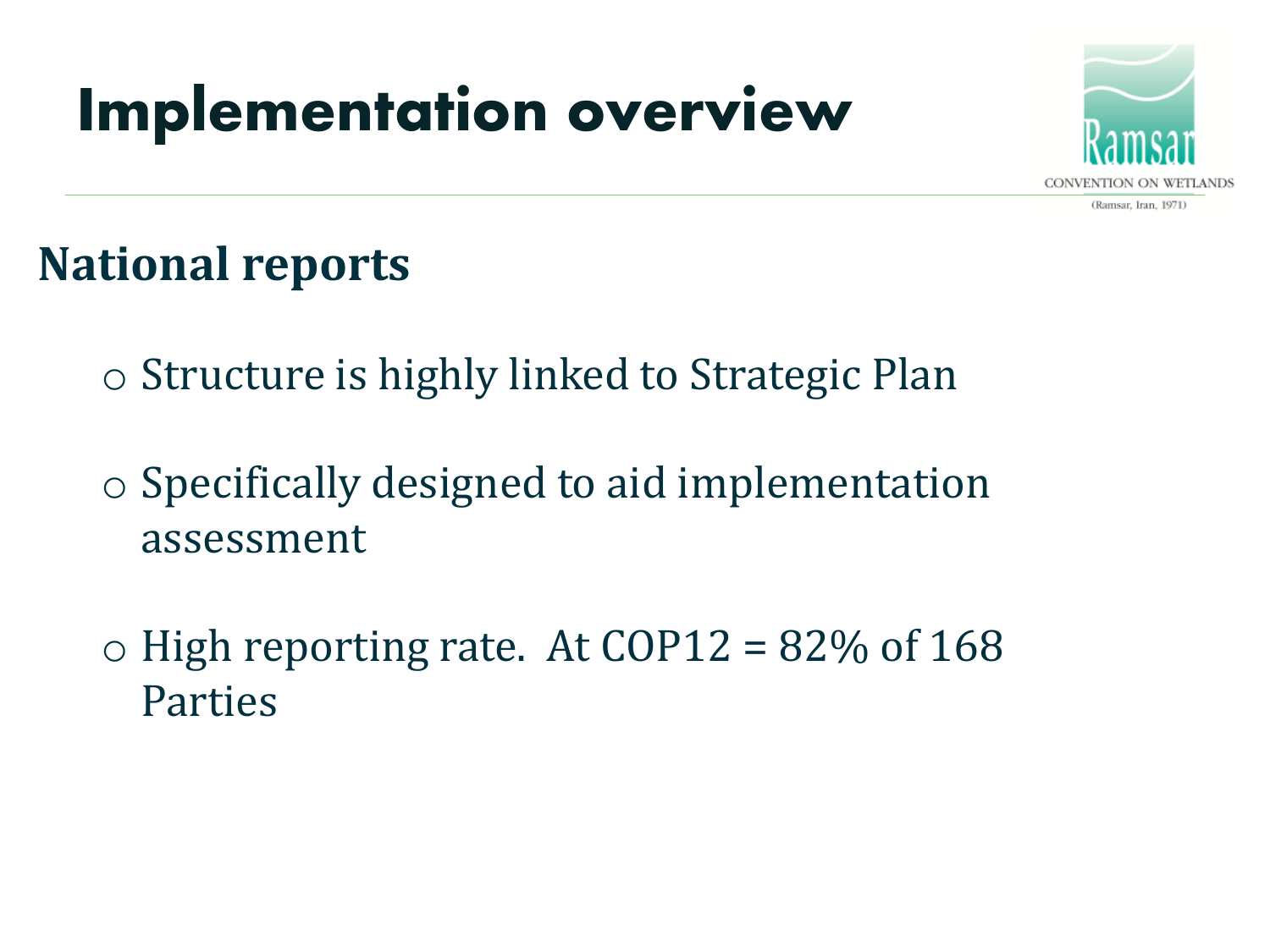## **Implementation overview**



#### **National reports**

 $\circ$  Regional summaries – prepared for and discussed within Regional group meetings at each COP



o Overall – process gives clear understanding of overall levels of implementation and future needs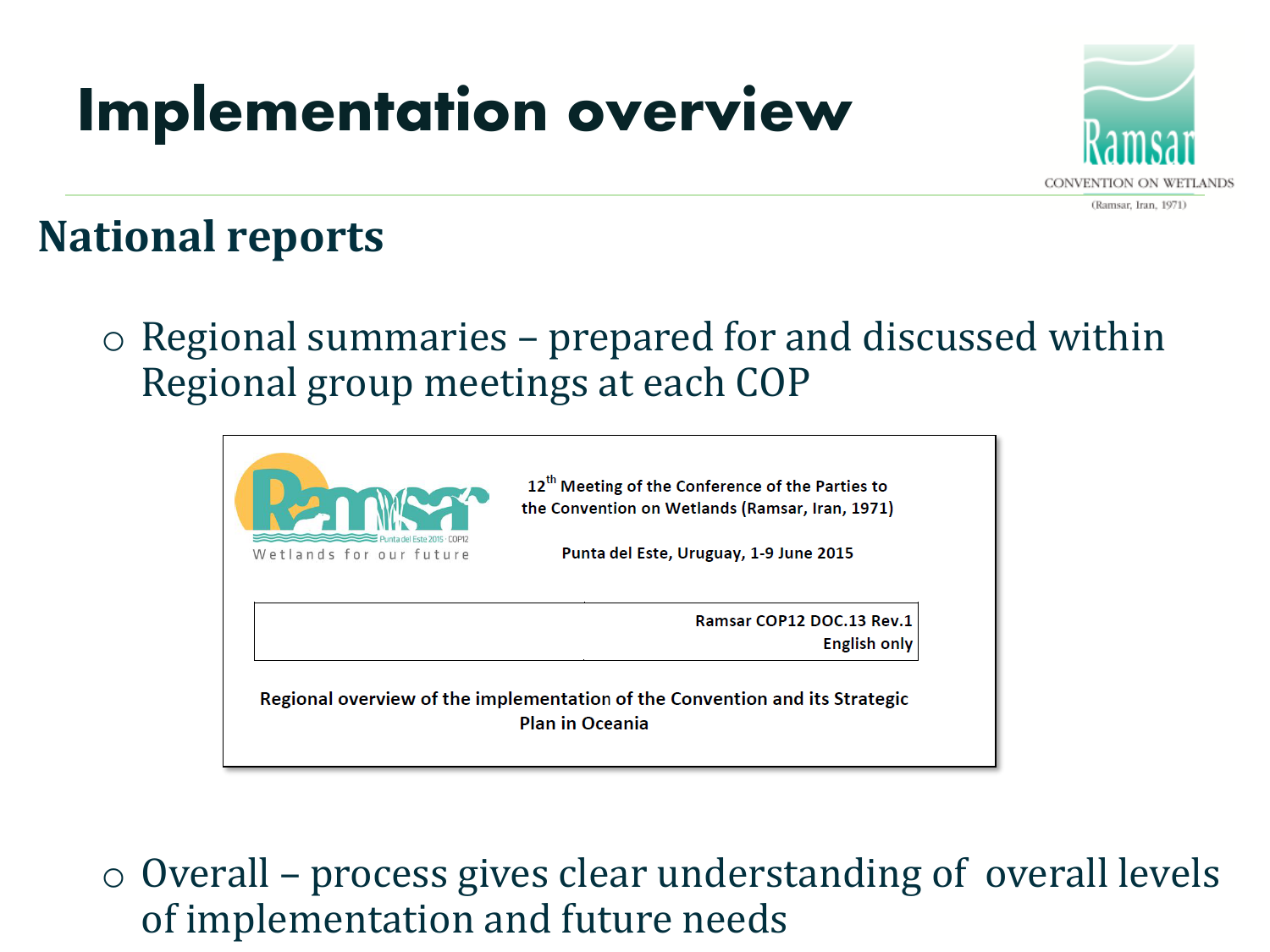## **'Compliance' processes**



(Ramsar, Iran, 1971)

- **1. Ramsar Sites**
	- o Article 3.2
	- o Montreux Record
	- o Ramsar Advisory Missions
- **2. International co-operation**
- **3. Wise-use of all wetlands**

No compliance processes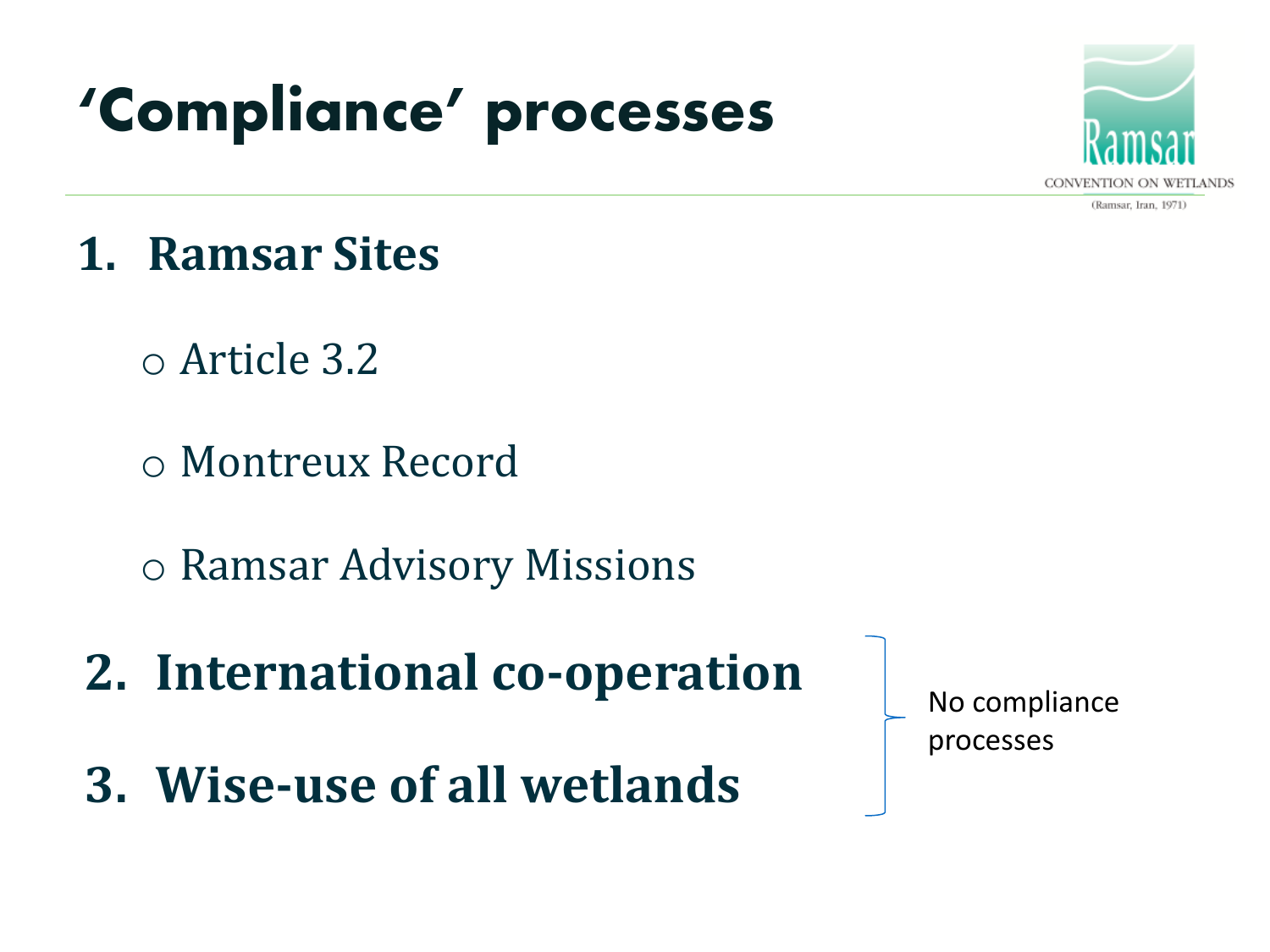



Each Contracting Party shall arrange to be informed at the earliest possible time if the **ecological character of any wetland ... included in the List has changed, is changing or is likely to change** as the result of technological developments, pollution or other human interference. Information on such changes shall be passed without delay to the [Secretariat].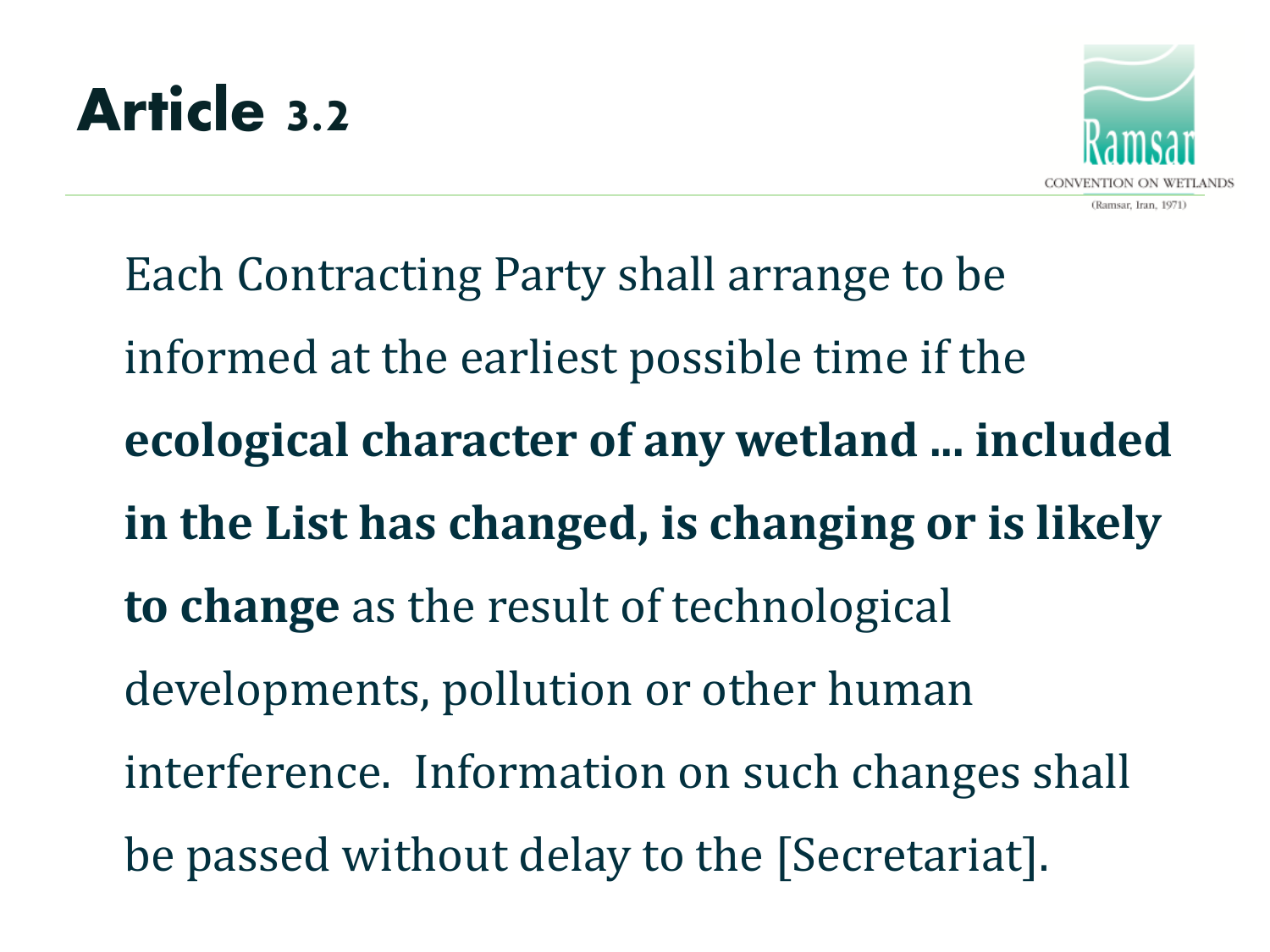## **Article 3.2 files**



- Parties report Article 3.2 cases to Secretariat
- Third Parties can also report cases to Secretariat then dialogue with Party
- Case files opened by Secretariat whilst issues remain unresolved
- Report to each COP on status of sites 'at threat' (Article 8.2 Report)
- Parties now asked to provide info on all open file cases for each Standing Committee meeting
- 144 open Article 3.2 files at COP 12 (2015)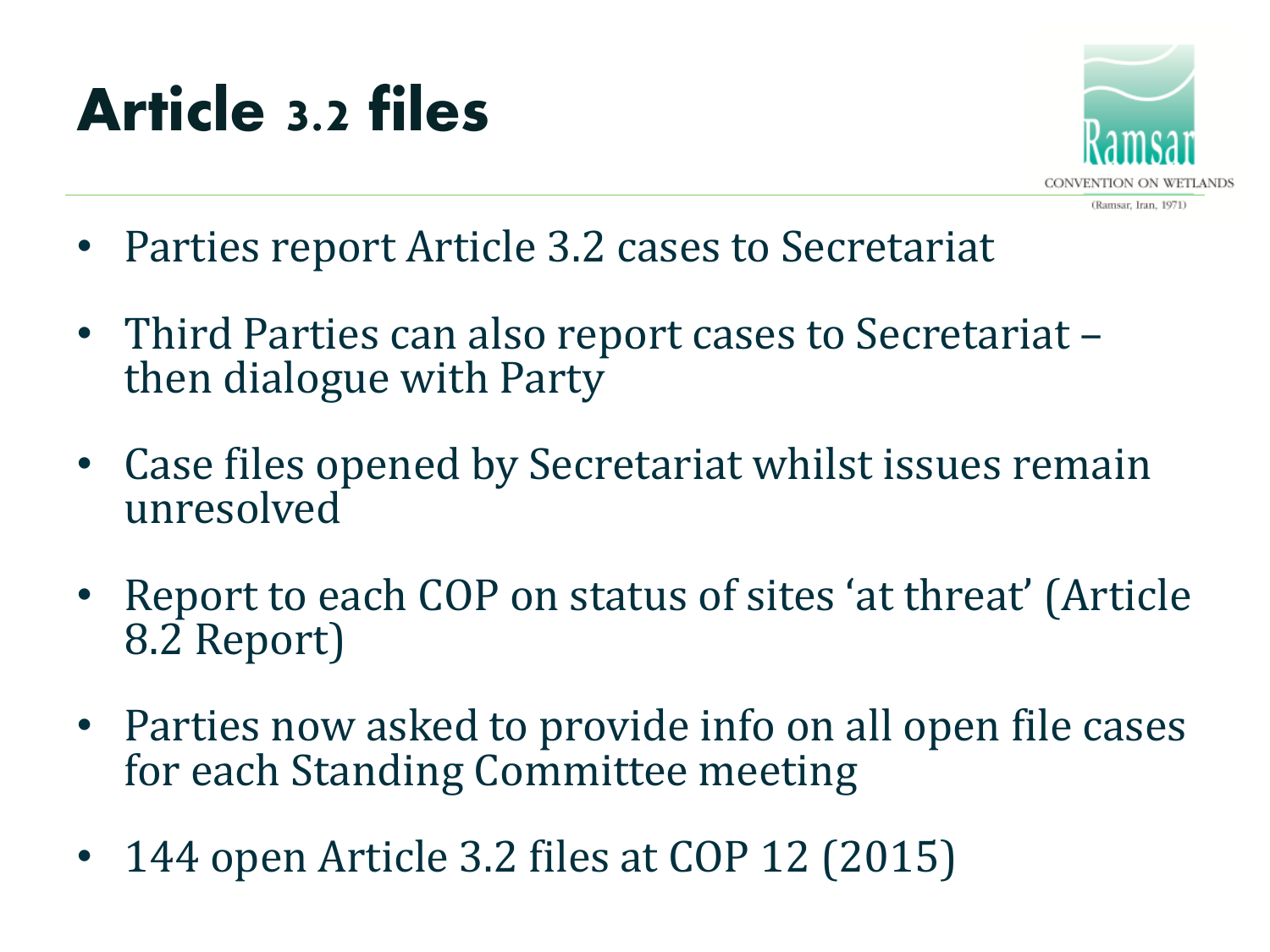## **Montreux Record**



- Established at C0P 4 (1990)
- "The Montreux Record is the principal tool of the Convention for highlighting those sites where an adverse change in ecological character has occurred, is occurring, or is likely to occur, and which are therefore in need of priority conservation attention."
- "A Contracting Party may request inclusion of a site in the Montreux Record, because of potential or actual adverse change in its ecological character, in order to draw attention to the need for action or support."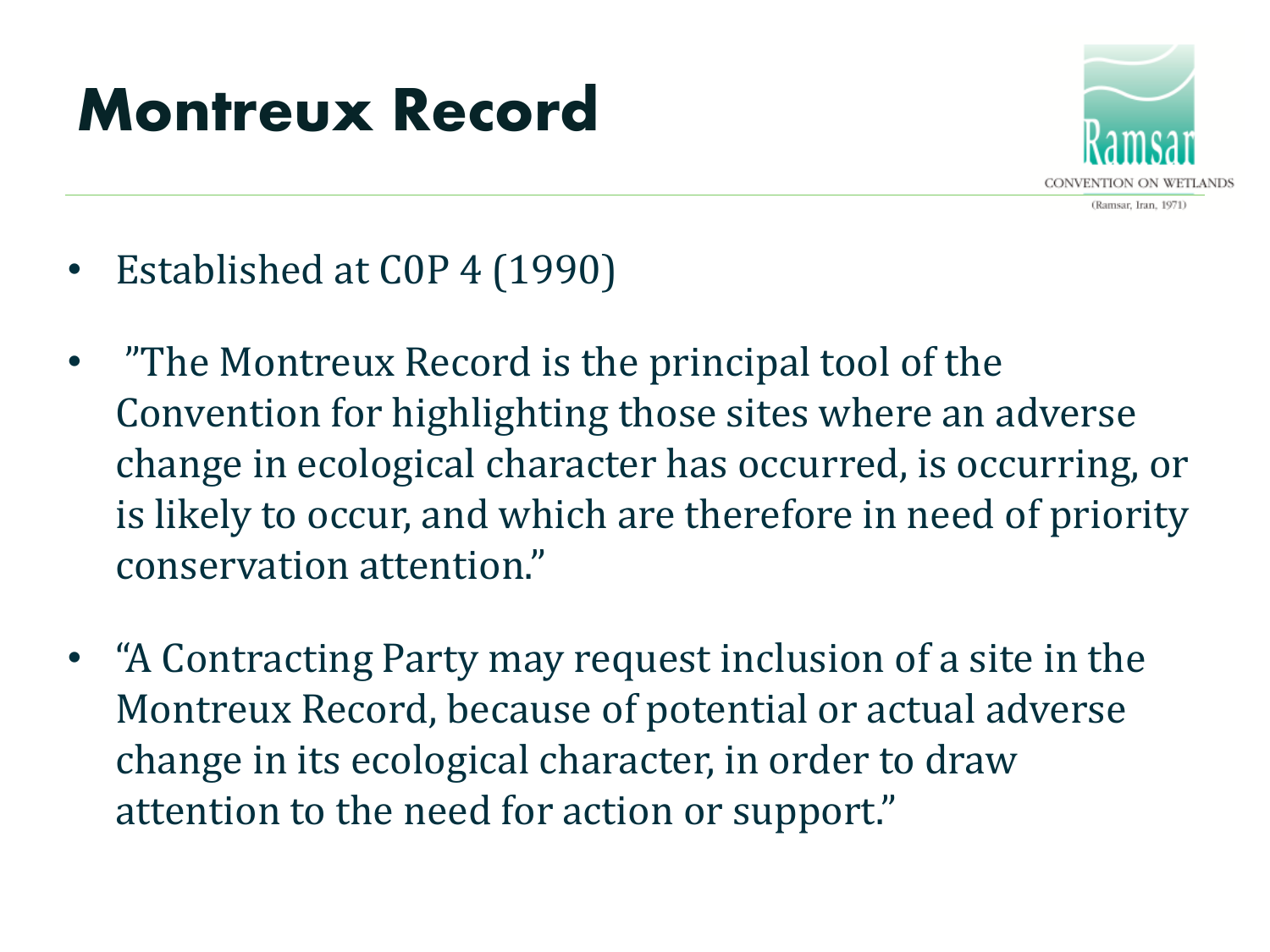## **Montreux Record**



- List of Ramsar Sites 'in trouble'
- Unfortunately seen as 'black list'
- Self-reported by CP
- Not an effective process
- No new additions >2010

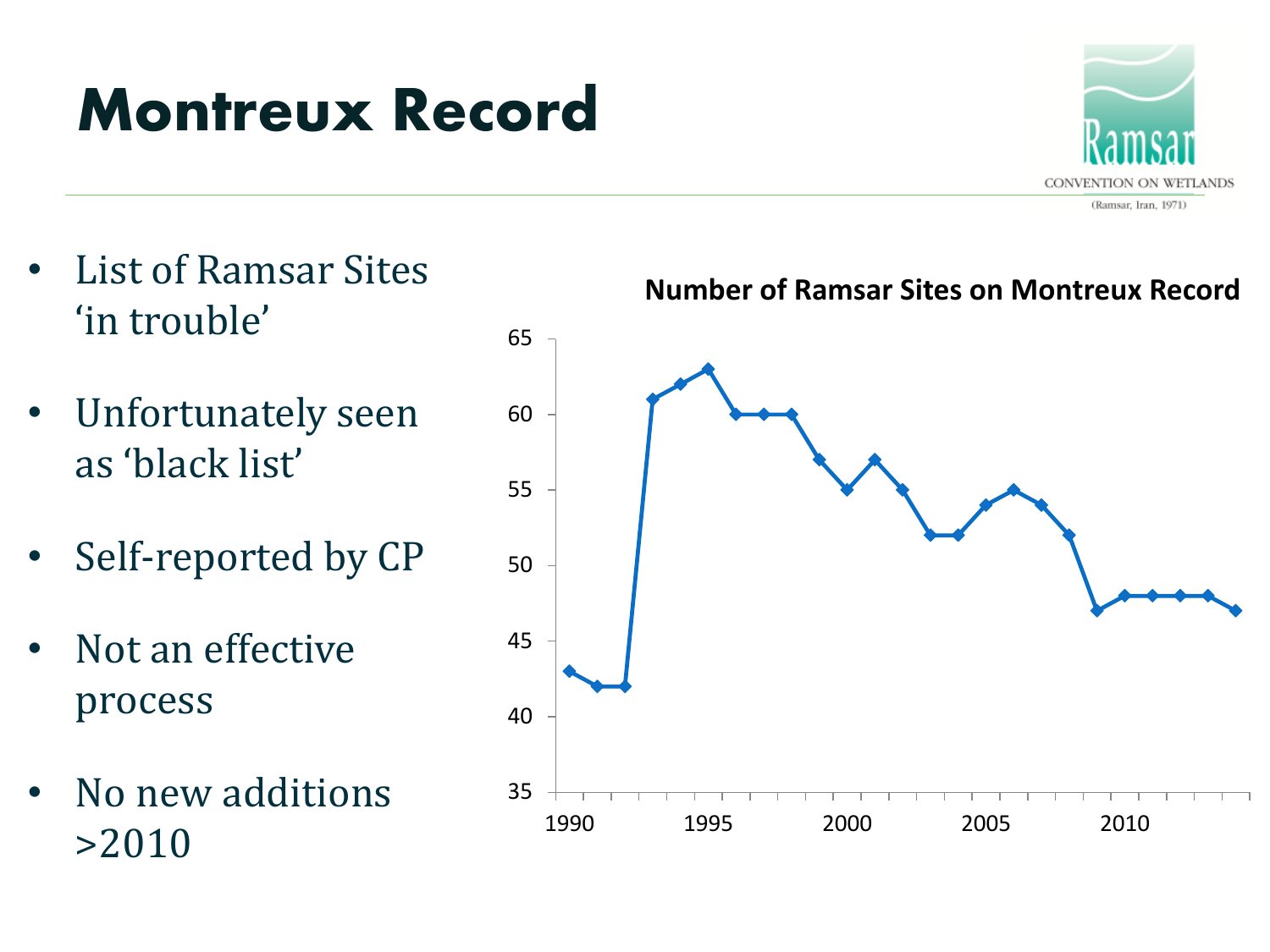

- Established 1988
- Missions to 79 Ramsar Sites
- At the request of Contracting Party
- Solutions focus using best expertise from within Ramsar family



- At least two experts but now typically multidisciplinary teams
- Missions often joint with other MEAs/IGOs (e.g. Berne, AEWA, WHC, IUCN)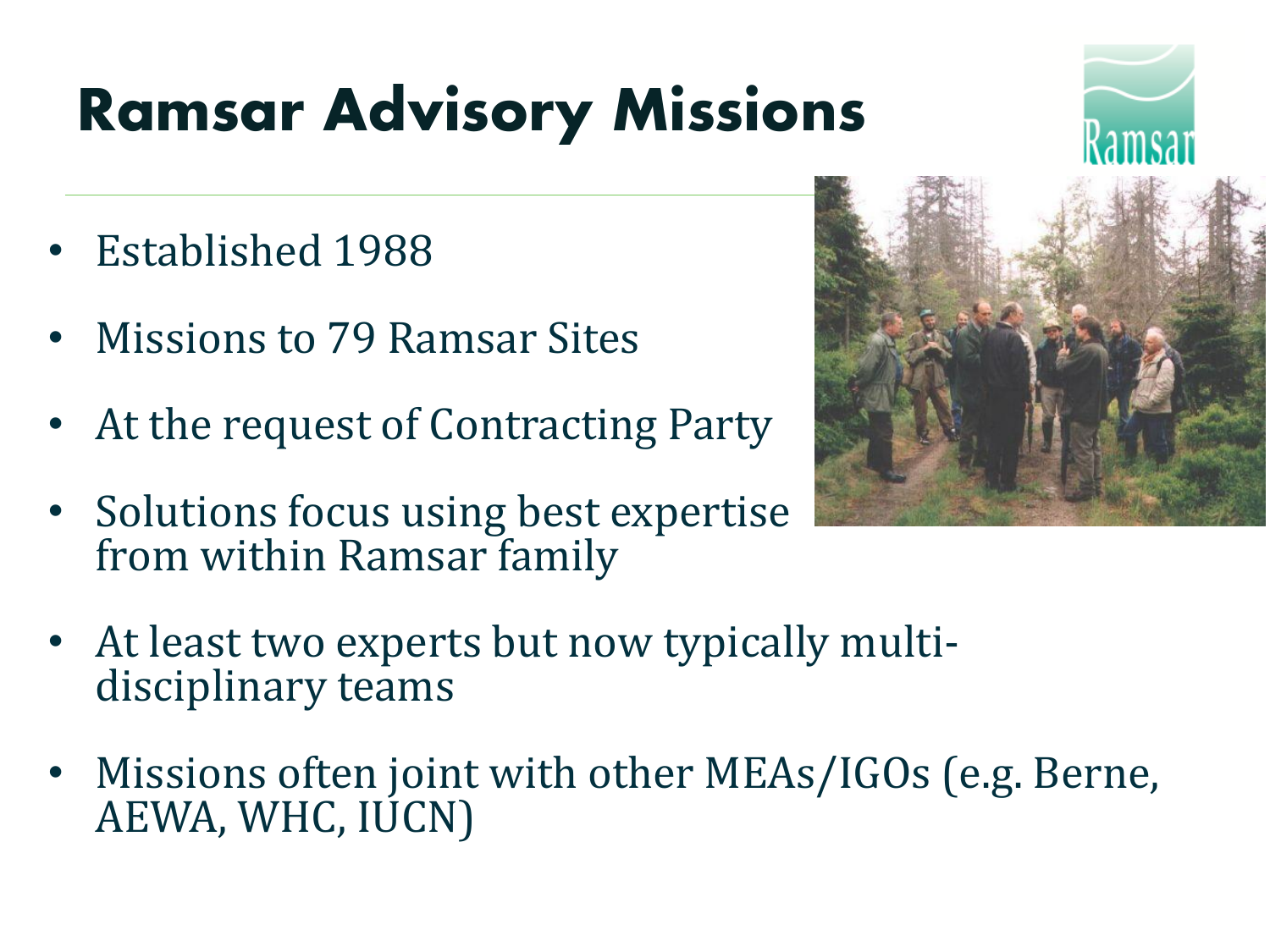

- Form and size of mission tailored to specific issues but typically:
	- $\circ$  Site visit(s) by team
	- o Public meeting with interested third parties
	- o Draft report prepared by mission team
	- o Draft sent to Party for comment/correction of factual mistakes
	- o Post-consultation report published on web-site
	- o Secretariat works with Party to assist follow up and implementation of recommendations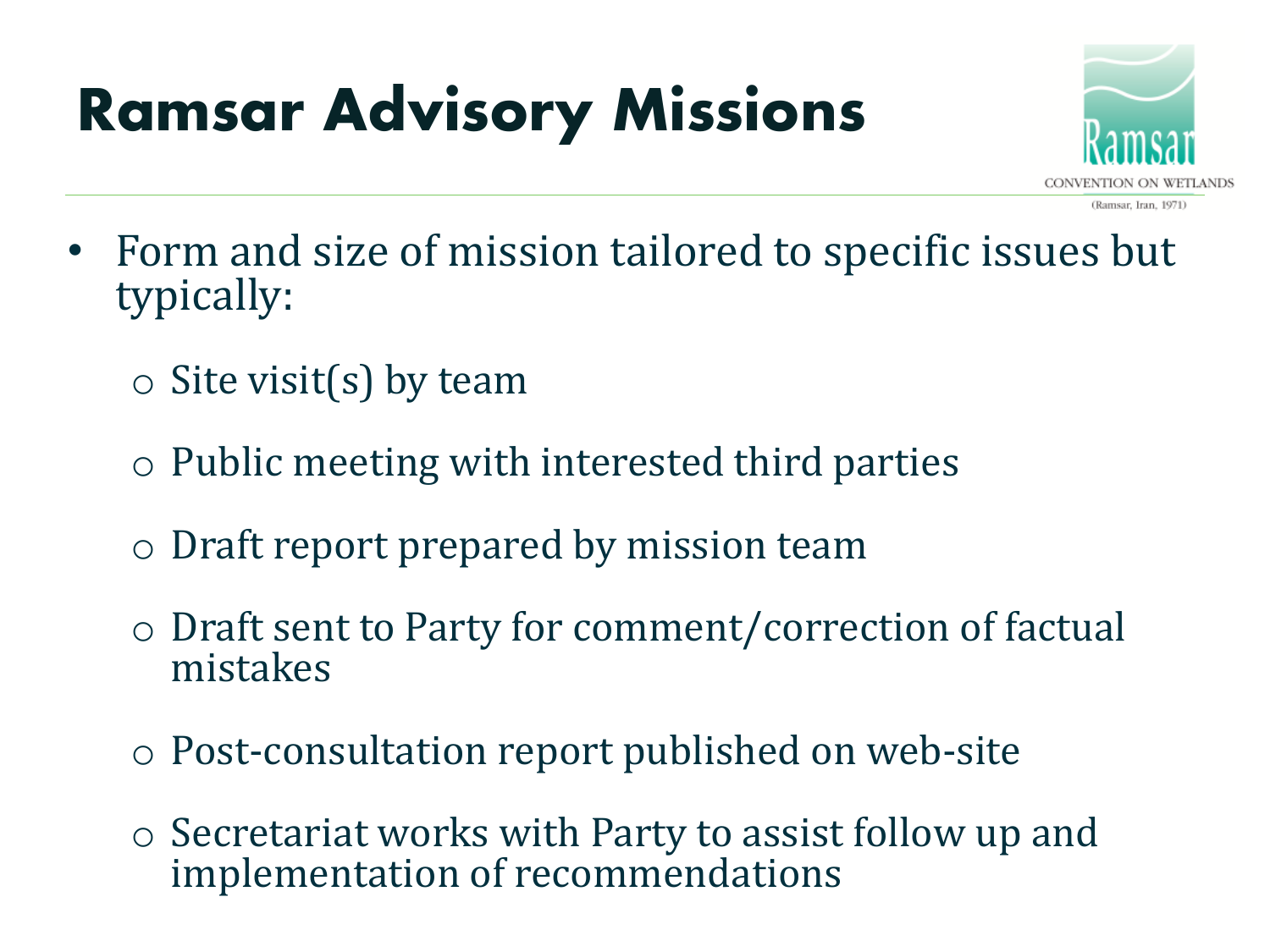

#### **Cost issues**

- o Variable according to complexity of issues
- o Voluntarily funded often by Parties or international organisations
- o Funding a major limitation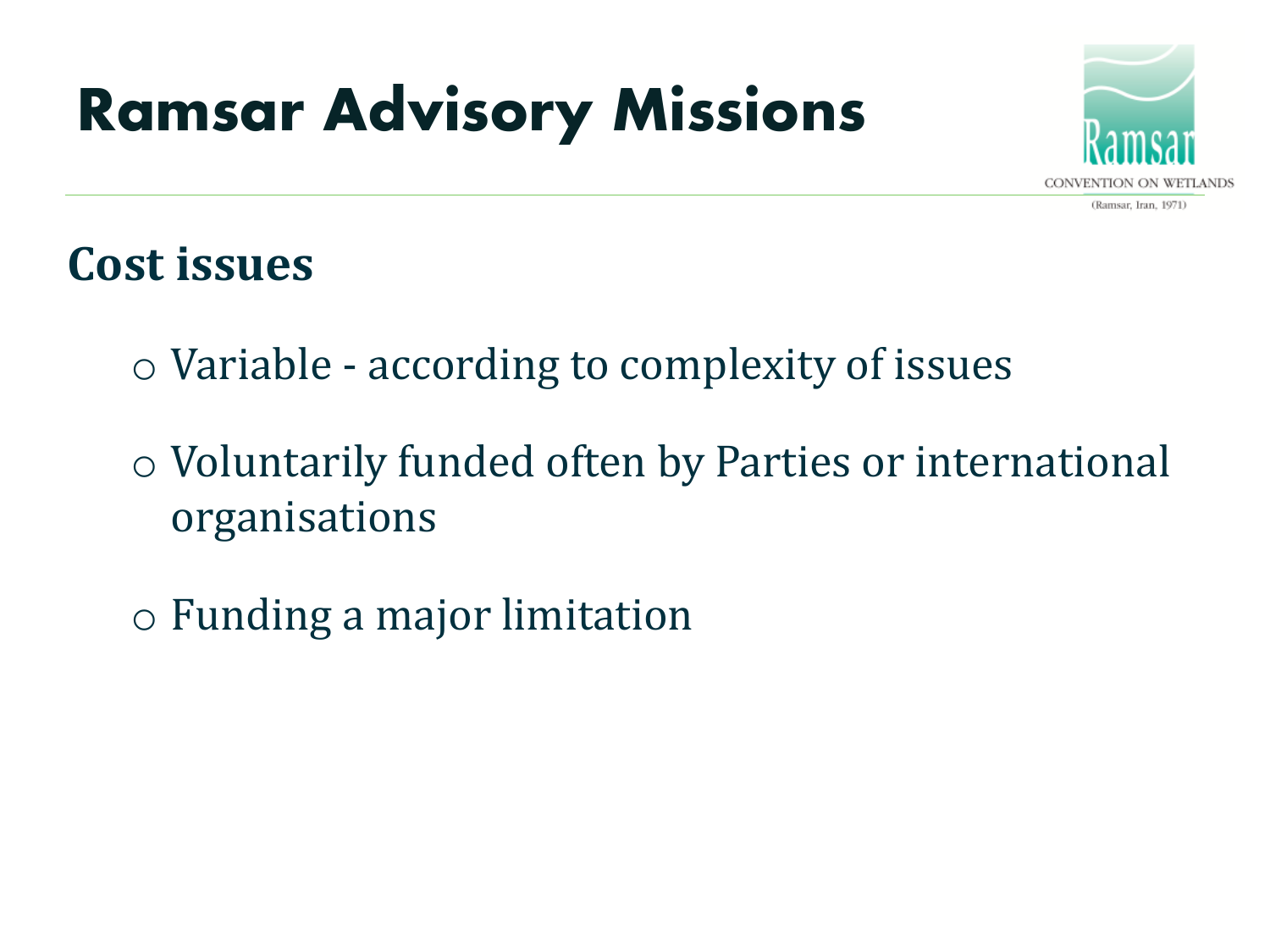

(Ramsar, Iran, 1971)

#### **Reviewing the review process**

o Formerly called *Monitoring Procedure* and *Management Guidance Procedure*

o 'Learning from doing'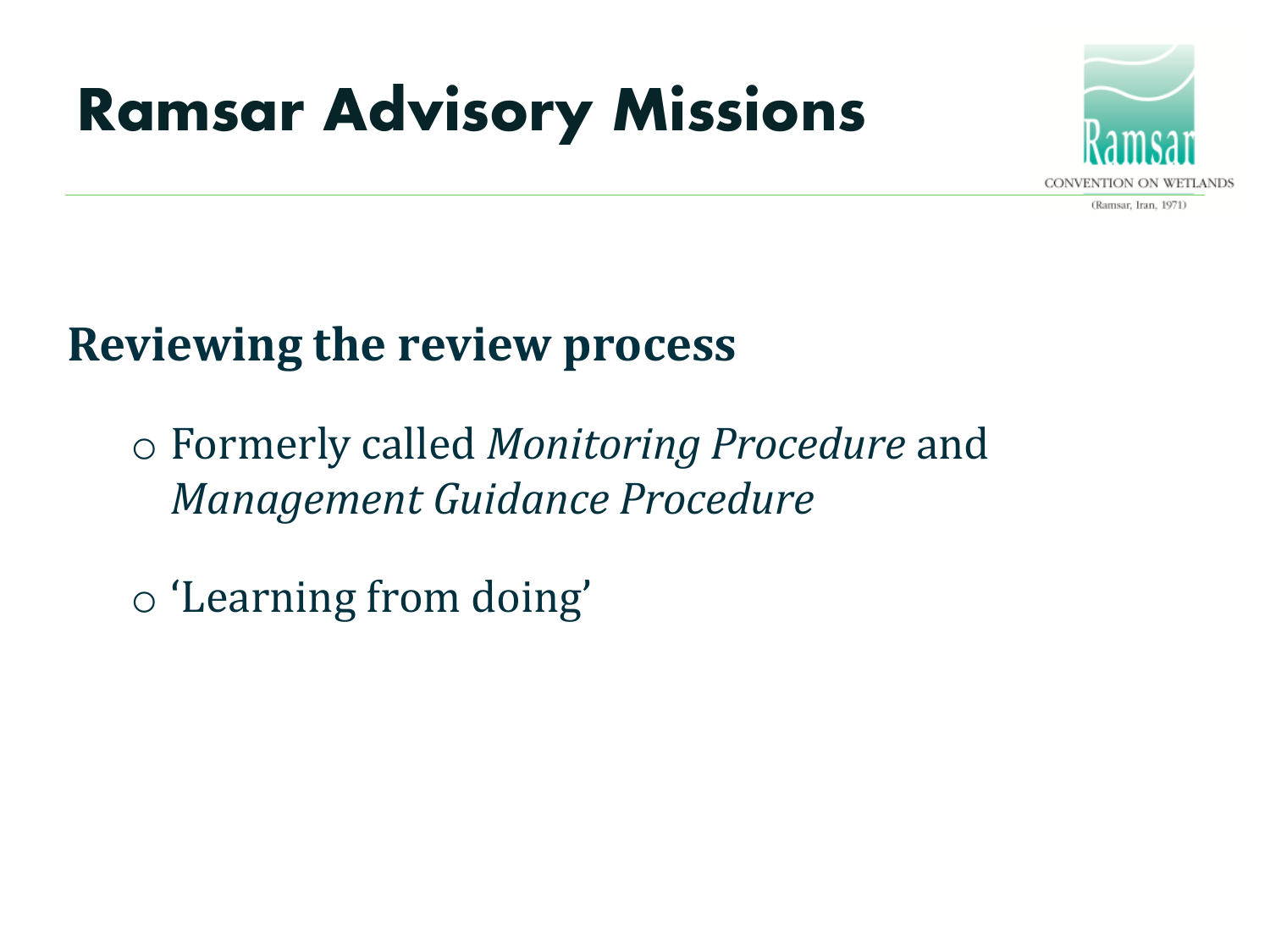## **Article 8.2**



The continuing [Secretariat] duties shall be, *inter alia*:

- o to maintain the List of Wetlands of International Importance and to be informed by the Contracting Parties of any [changes] in accordance with paragraph 5 of Article 2;
- $\circ$  to be informed by the Contracting Parties of any changes in the ecological character of wetlands included in the List provided in accordance with paragraph 2 of Article 3;
- o **to forward notification of** any alterations to the List, or **changes in character of wetlands included therein, to all Contracting Parties and to arrange for these matters to be discussed at the next Conference;**
- o to make known to the Contracting Party concerned, [COP] recommendations in respect of such alterations to the List or of changes in the character of wetlands included therein.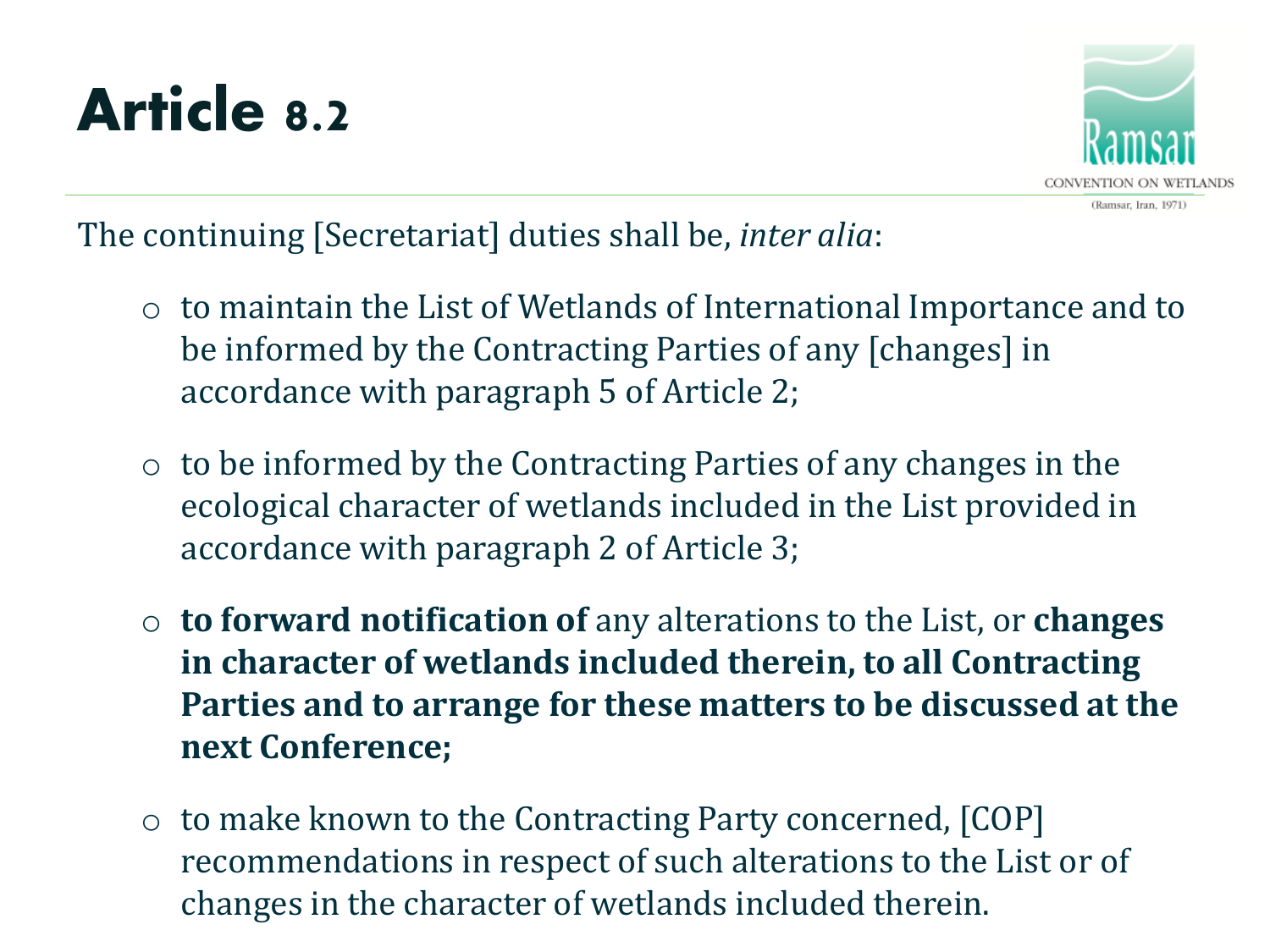### **Article 8.2**



- (Ramsar, Iran, 1971)
- '**State of the Ramsar Site Network**' report to each COP
- Core duty of Secretary General
- Standing COP agenda item
- Summary given for each Contracting Party
- Includes list of all open Article 3.2 cases
- COP can make recommendations



12<sup>th</sup> Meeting of the Conference of the Parties to the Convention on Wetlands (Ramsar, Iran, 1971)

Punta del Este, Uruguay, 1-9 June 2015

Ramsar COP12 DOC.7

Report of the Secretary General pursuant to Article 8.2 concerning the List of **Wetlands of International Importance**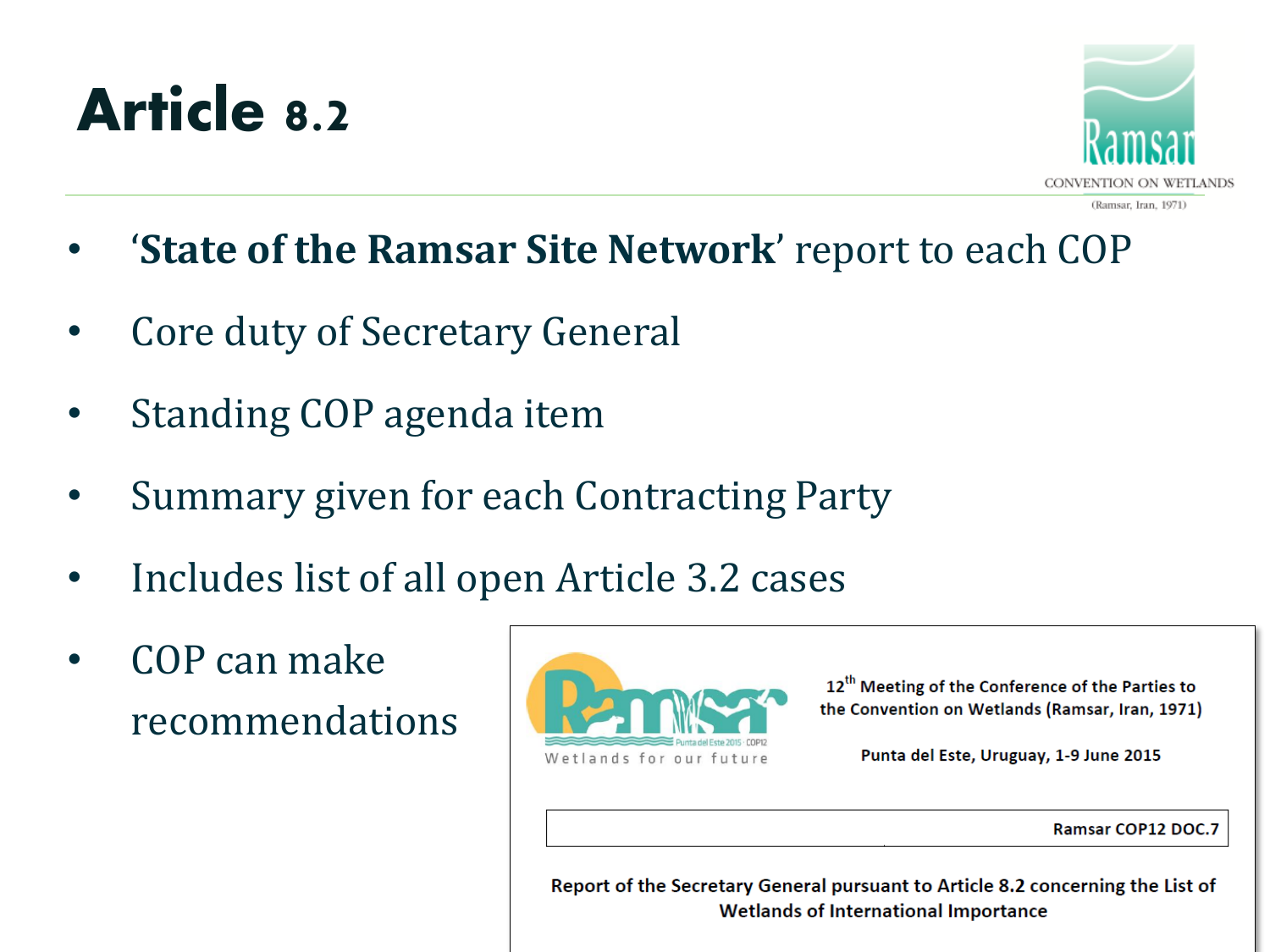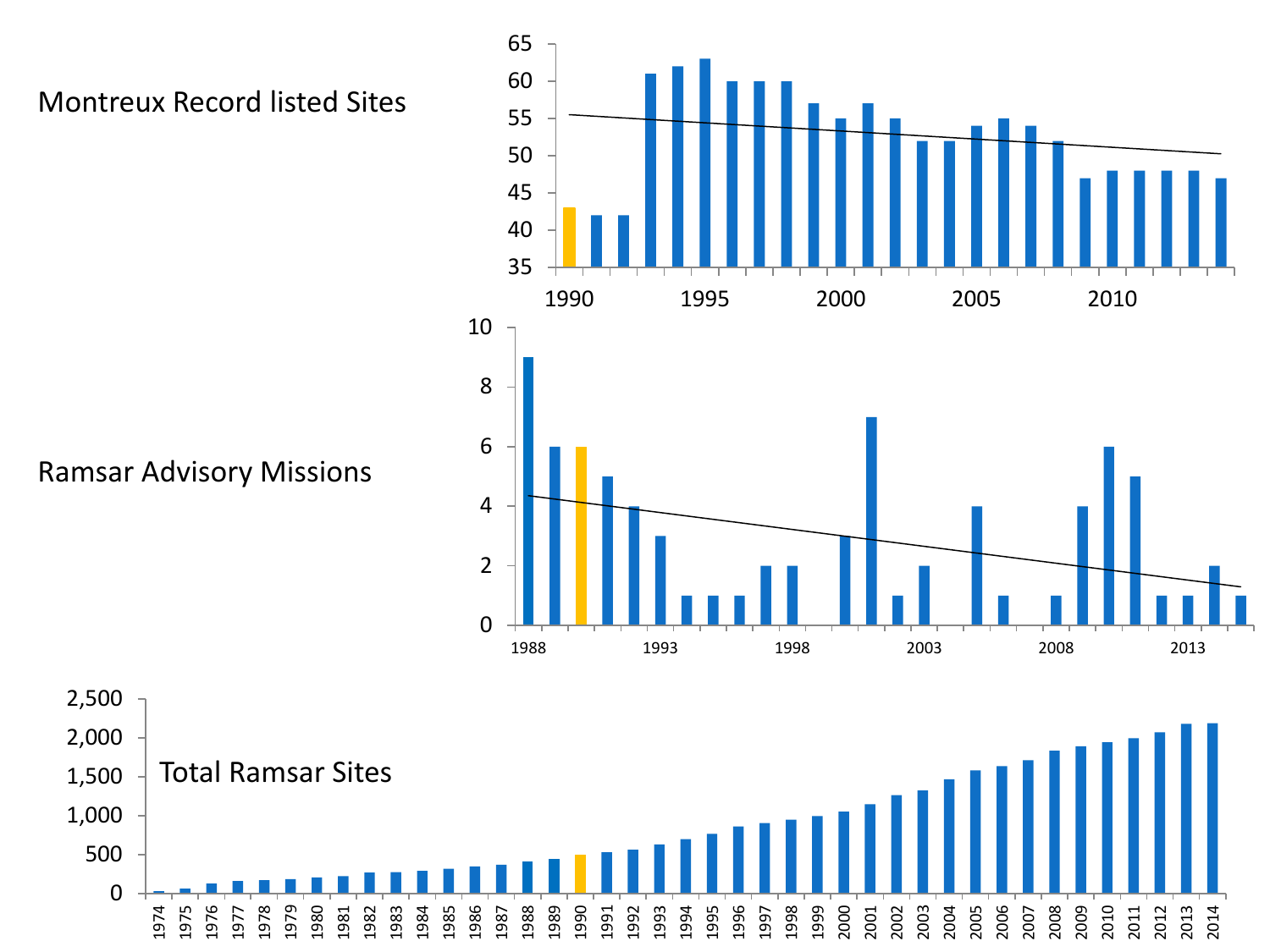



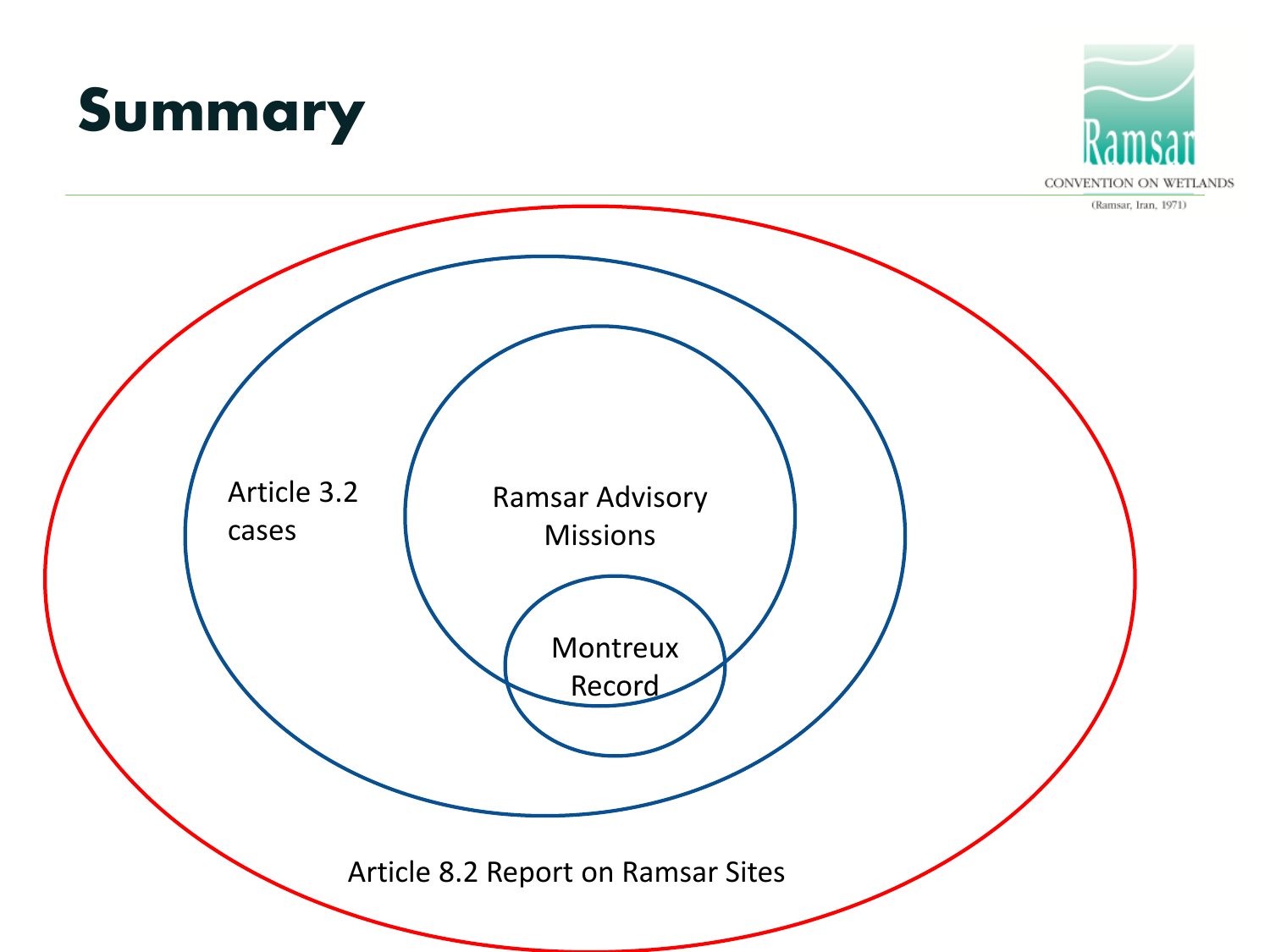



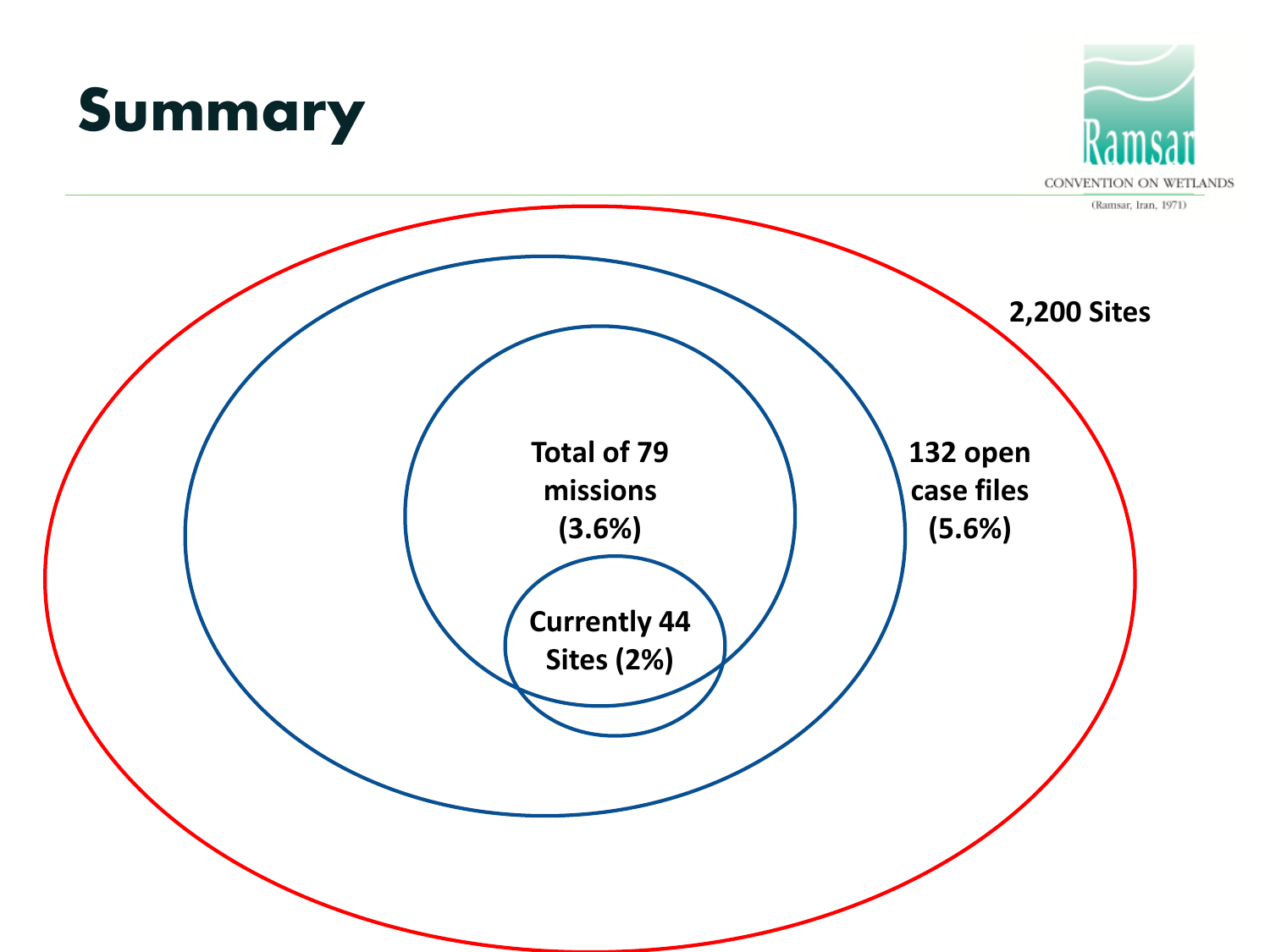



CONVENTION ON WETLANDS

|                                                         | Contract.<br><b>Party</b> | <b>Third</b><br>parties | <b>Secretariat</b>             | <b>Funding</b>                                  |
|---------------------------------------------------------|---------------------------|-------------------------|--------------------------------|-------------------------------------------------|
| National reporting                                      | $\checkmark$              |                         | Produces regional<br>syntheses | National + Core<br>budget<br>(Secretariat time) |
| Article 3.2 cases                                       | $\checkmark$              | $\checkmark$            | compiles                       | Core budget<br>(Secretariat time)               |
| <b>Montreux Record</b>                                  | $\checkmark$              |                         | Maintence of list              | Core budget<br>(Secretariat time)               |
| <b>Ramsar Advisory</b><br><b>Missions</b>               | $\checkmark$              |                         |                                | Voluntary<br>contributions                      |
| <b>Secretary General's</b><br>Article 8.2 Report to COP |                           |                         | $\checkmark$                   | Core budget<br>(Secretariat time)               |